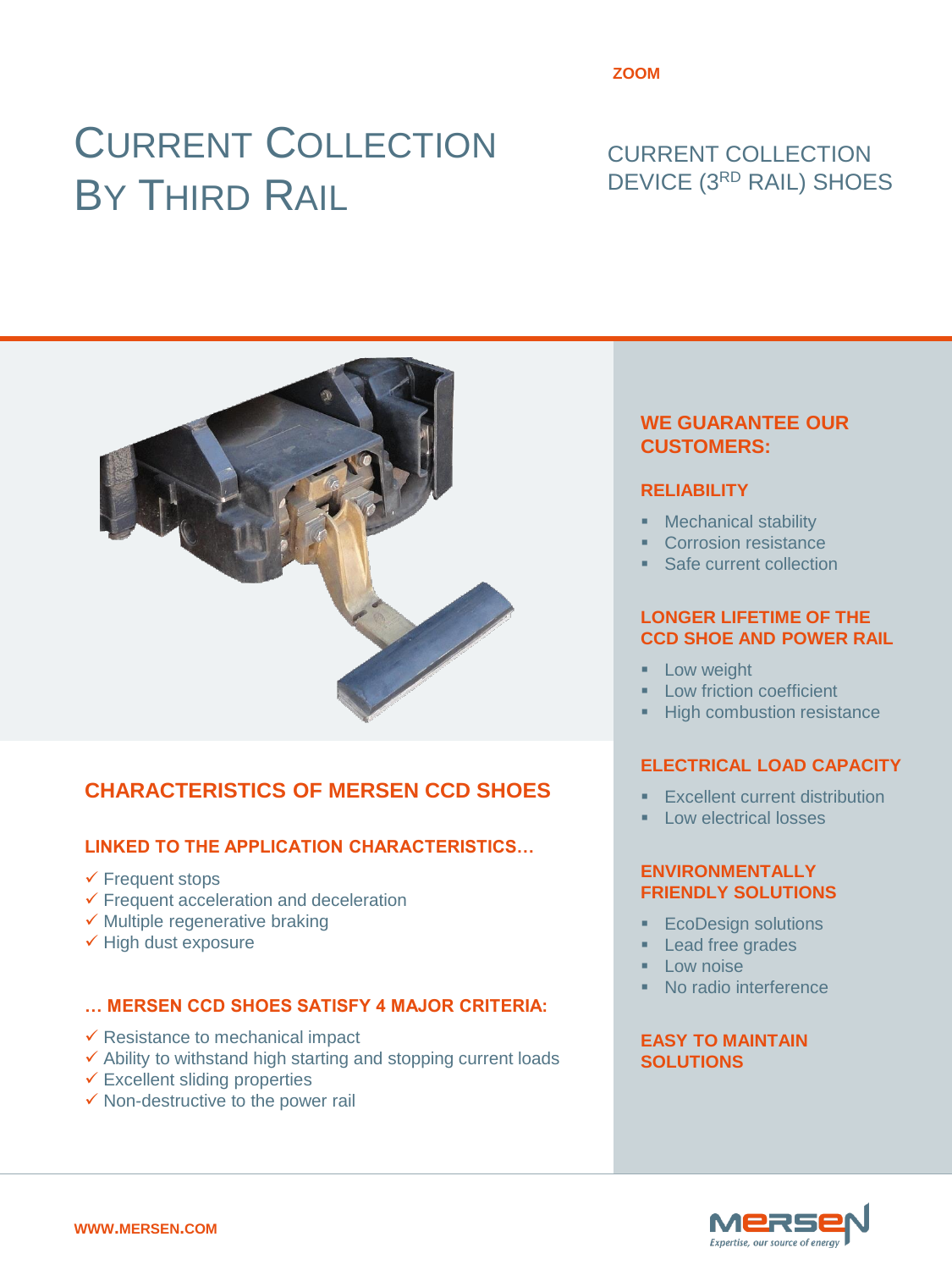# **CCD SHOE DESIGNS**

A CCD shoe consists of a carbon part mounted on a supporting carrier.

The carrier's role is to protect the carbon collector from impacts, to resist deflection and to conduct the current.



## **DESIGN WITH METAL END PIECES**

 $\checkmark$  Assembly: metal end pieces  $\checkmark$  Application: fitted to a new system to create a film or to a rail in bad condition to clean its surface with the bronze contact

## **DESIGN AS SOLDERED VERSION**

- Assembly: clamped, soldered
- $\checkmark$  Application: all networks with or without ramps
- $\checkmark$  Available in different carbon widths and heights

## **DESIGN AS CAST VERSION**

 $\checkmark$  Assembly: carbon inserts cast in place  $\checkmark$  Application: new rail in order to create a patina or rail in sub-standard condition to clean its surface with bronze

# **ECODESIGN**

- $\checkmark$  Assembly: clipped
- $\checkmark$  Application: all networks
- $\checkmark$  Replacement of just the carbon wear strip
- $\checkmark$  Elimination of corrosion of the carrier and bolts
- $\checkmark$  Excellent resistance to shock, vibrations and mechanical stress

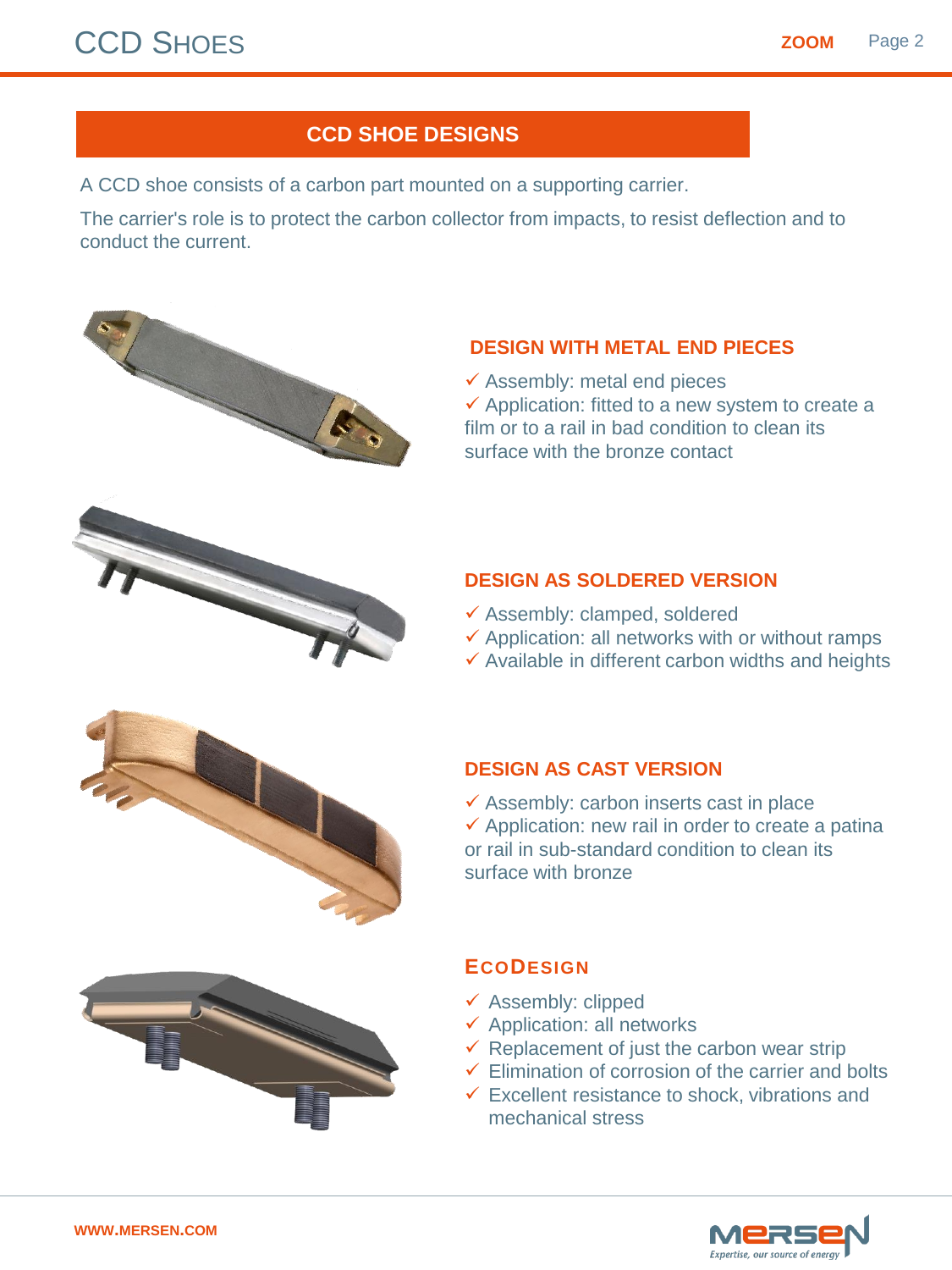# CCD SHOES **ZOOM**

# **METAL vs. CARBON SHOES**

Steel, cast-iron, copper or bronze shoes on third rail collection systems mechanically damage the rail due to their relatively high mass and superior friction coefficient.

Carbon has many advantages over metallic materials, and the benefits to user systems are numerous. As a consequence, more and more railway, third rail and tramway/trolleybus systems have switched to carbon throughout the world.

# **THE ADVANTAGES OF CARBON FOR 3RD RAIL CURRENT COLLECTION SYSTEMS**

# **Friction behavior and self-lubrication**

- **Elimination or reduction of greasing**
- **-** Longer wire and rail life time thanks to proper patina creation
- **•** Optimized friction once patina is created
- <sup>3rd</sup> rail de-icing capability thanks to carbon skin
- **Maintenance cost reduction**

# **Very low sparking**

- **Arcing reduction**
- Reduced burn or spark damage
- **Prevention of radio interference**

# **Weight reduction**

- Stable contact
- **Better current collection**

# **Resistance**

- To high temperatures: no tendency to weld, even after long periods of static current loading
- To thermal shocks
- To chemical attacks

# **Other advantages**

- Good electrical and thermal conductivity
- **Low electrical losses**
- **Negligible audible noise between rubbing surfaces**
- **Recognized corrosion-proof characteristics**